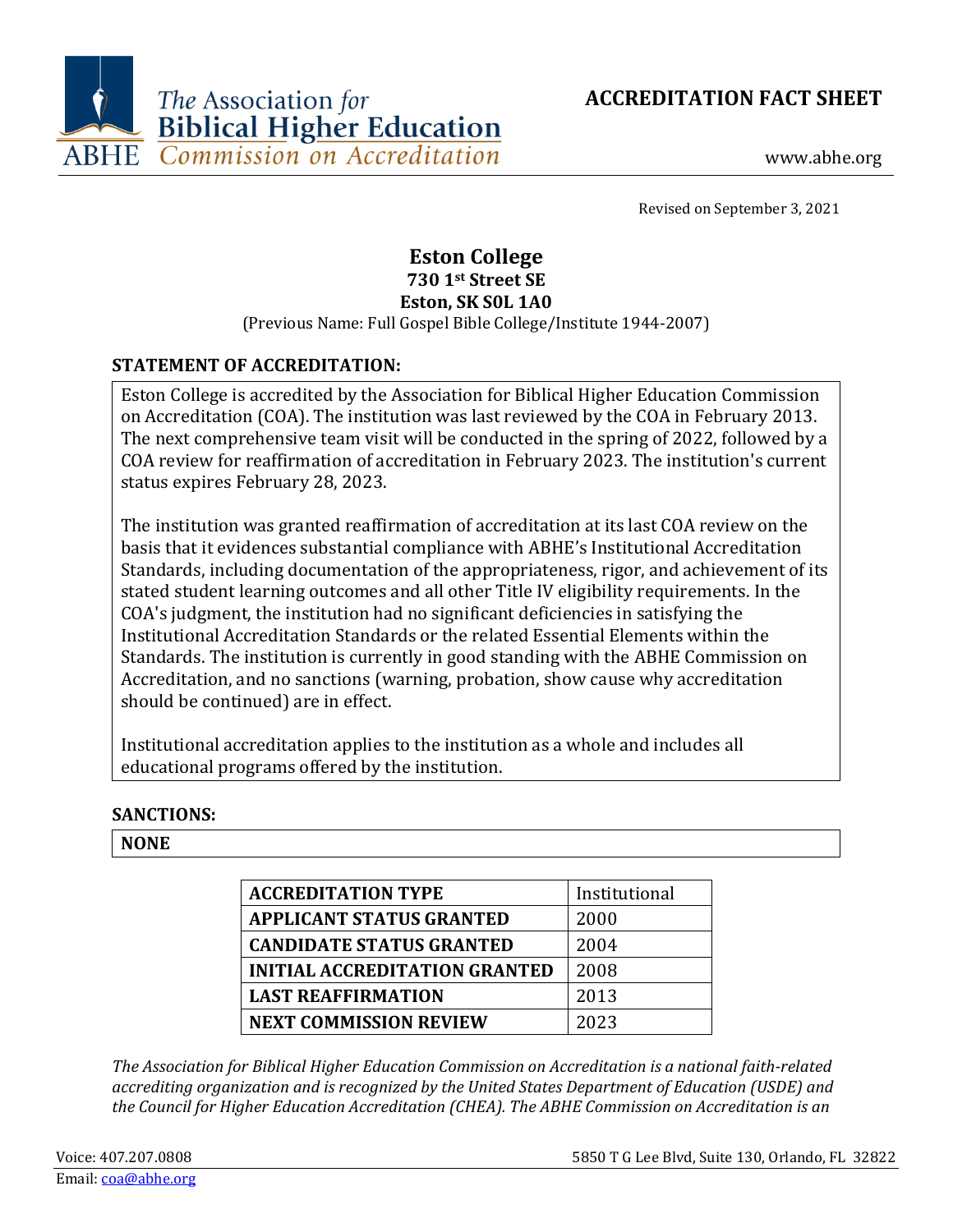*institutional and programmatic accreditor. Institutions that are institutionally accredited have been examined as a whole. Institutions that are programmatically accredited have specific programs that have been reviewed in light of ABHE standards. This statement of accreditation information is the Commission's official statement of an institution's accredited status.*

#### **ACCREDITATION DECISIONS:**

| <b>DATE</b>           | Δı                                       |
|-----------------------|------------------------------------------|
|                       | actions<br>taken<br>No                   |
| . .<br>, , , ,, ,,, . | $\sim$<br>.<br><br>.<br>.<br>.<br>.<br>. |

*Includes the following: applicant status, candidate status, initial accreditation, reaffirmation of accreditation, sanction, substantive change approval - last 5 years. Please see the "Policy on Communication of Accreditation*

#### **APPROVED DELIVERY METHODS:**

| The institution is authorized to offer up to 49% of an                                                     |
|------------------------------------------------------------------------------------------------------------|
| academic program via distance education (online).                                                          |
| The institution is authorized to offer up to 49% of an                                                     |
| academic program via correspondence education.                                                             |
| The institution is authorized to offer up to 49% of an                                                     |
| academic program via competency-based education by                                                         |
| the course/credit approach or direct assessment.                                                           |
| $D_{\text{max}}$ and the finalism on Alternative Association $D_{\text{min}}$ , $\theta$ in the COA Manual |

*Please see the "Policy on Alternative Academic Patterns" in the COA Manual.*

### **APPROVED OFF-CAMPUS LOCATIONS:**

| <b>CONTRACT</b> | $\mathbf{nnn}$<br>ADDREJJ |                  |                                           |              |   |              |                      |  |
|-----------------|---------------------------|------------------|-------------------------------------------|--------------|---|--------------|----------------------|--|
| <b>NT</b>       |                           |                  |                                           |              |   |              |                      |  |
| $\cdot$ $\cdot$ | $\mathbf{v}$<br>$\cdots$  | $\sim$<br>$\sim$ | $\sim$ $\sim$ $\sim$ $\sim$ $\sim$ $\sim$ | $\mathbf{r}$ | . | $\mathbf{r}$ | $\sim$ $\sim$ $\sim$ |  |

*A branch campus is an additional location of an institution that is geographically apart and independent of the main campus of the institution and (1) is permanent in nature;(2) offers courses in educational programs leading to a degree, certificate, or other recognized educational credential;(3) has its own faculty and administrative or supervisory organization; and (4) has its own budgetary and hiring authority. An additional location is a facility that is geographically apart from the main campus of the institution and at which the institution offers at least 50% of a program through classroom courses, hybrid courses, or a combination of both. An additional location may qualify as a branch campus and be subject to requirements pertaining to branch campuses. An extension site is an off-campus location where less than 50% of a degree program may be earned by classroom courses, hybrid courses, or a combination of both.*

### **DEGREE/DIPLOMA/CERTIFICATE PROGRAM (MAJOR/CONCENTRATION)** Diploma<br>Associate Diploma<br>Associate Diploma<br>Biblical Studies Associate Diploma<br>Certificate **Biblical Studies** Bachelor of Biblical Studies Bachelor of Arts<br>
Bi-Vocational Studies<br>
Bachelor of Arts<br>
Christian Studies Bachelor of Arts Christian Studies

**APPROVED EDUCATIONAL PROGRAMS:**

*A program is a primary focused area of study in an academic degree or certificate usually comprised of 24 or more credit hours in a single discipline or subject area (typically called a major in undergraduate programs or a concentration in graduate programs). Programs must be approved by the COA in accordance with the Policy on Substantive Change. Institutions are authorized to offer certificates or subprograms of less than 24 credit hours without special permission from the Commission on Accreditation. Such programs are not recorded on the Accreditation Fact Sheet.*